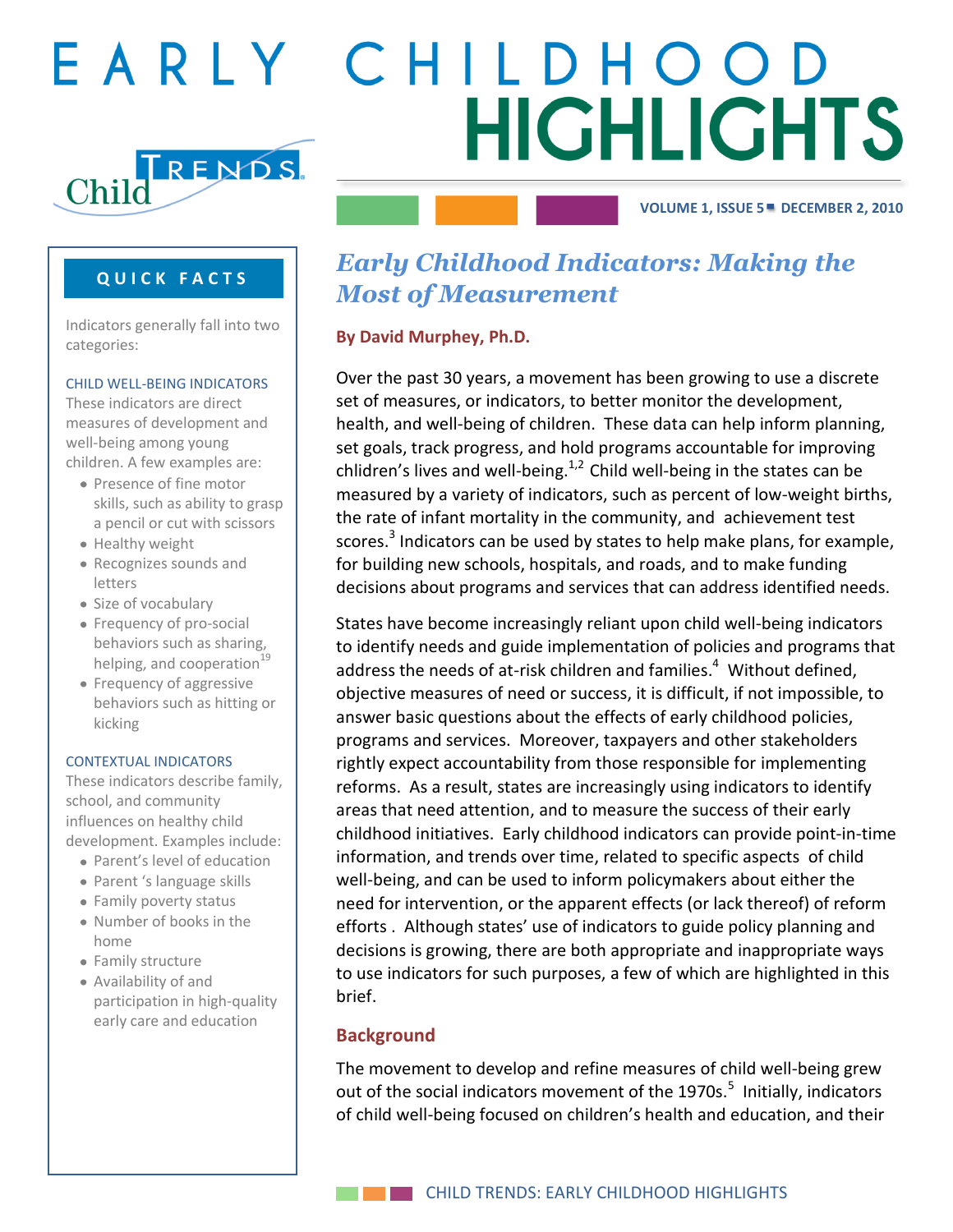

# **INDICATORS OF COMMUNITY RISK FACTORS & RESOURCES:**

Indicators used for this purpose identify particular communities at risk for adverse outcomes, and the programs and services states and communities have in place to address needs.

#### INDICATORS OF DISTRESS/NEED

These indicators focus on health and development attributes that put young children at risk. A few examples are:

- Percent of children under the age of 5 in families with incomes below 100% or 200% of the federal poverty level
- Percent of children born to young and single mothers
- Percent of births to mothers with less than a high school degree
- Percent of infants with low birth weight
- Infant mortality rate

#### INDICATORS OF COMMUNITY

RESOURCES These indicators reflect the capacity or status of programs that are designed to address the needs of at-risk children and families. Examples include:

- Percent of care settings that are high quality
- Percent of children enrolled in pre-k, Head Start, or Early Head Start
- Percent of at-risk mothers participating in home visiting programs

 $\overline{a}$ 

- Percent of children screened for developmental delays
- Percent of families enrolled in family literacy programs



families' economic status, but have since evolved to include children's social and emotional development. $^6$  Child well-being indicators are particularly helpful when planning, implementing, or assessing states' reform efforts, and can help answer questions such as, "Did this initiative make a difference?" Accordingly, a number of states have embedded indicators into their early childhood efforts. For example, a key recommendation of South Carolina's First Steps to School Readiness Vision 2013 initiative is to create state-level indicators to measure the implications of the state's collective investment in young children.<sup>7</sup> Similarly, the Early Childhood Colorado Framework specifies distinct, measurable early care and education indicators that allow the state to track progress towards meeting goals for children's education, health, and well-being.<sup>8</sup>

Federal initiatives, such as the states' Early Childhood Comprehensive Systems (ECCS) grants funded by the Maternal and Child Health Bureau, have used indicators as a means for measuring success across areas such as health, early education, and family support. The philanthropic community has also supported states in identifying and embedding indicators in their efforts to promote school readiness and child wellbeing, such as the 17-state School Readiness Indicators Initiative,<sup>9</sup> and the BUILD Initiative.<sup>10</sup>

# **Appropriate Uses of Indicators**

**Population Measures of Well-Being.** Population-based, aggregate measures of well-being describe children-in-total, and include indicators such as rate of low birth weight, the percent of young children in highquality care settings, or the percent of preschool children who are read to every day by their parents.<sup>i</sup> These measures indicate the proportion of young children who are (or are not) thriving. When indicators are tracked over time, their rise or fall can capture the attention of the public or policymakers. Moreover, indicators can provide yardsticks of the success of public policy efforts. For example, in the late 1990s Rhode Island responded to high rates of lead poisoning in children by greatly expanding screening efforts, and within a relatively few years was able to cut those rates by more than half. $^{11}$ 

i Strictly speaking, the latter two examples are measures of children's "settings," not direct measures of their well-being. However, where there exists strong evidence that links such contextual features with improved child outcomes, they may be considered as "proxy" indicators of child well-being.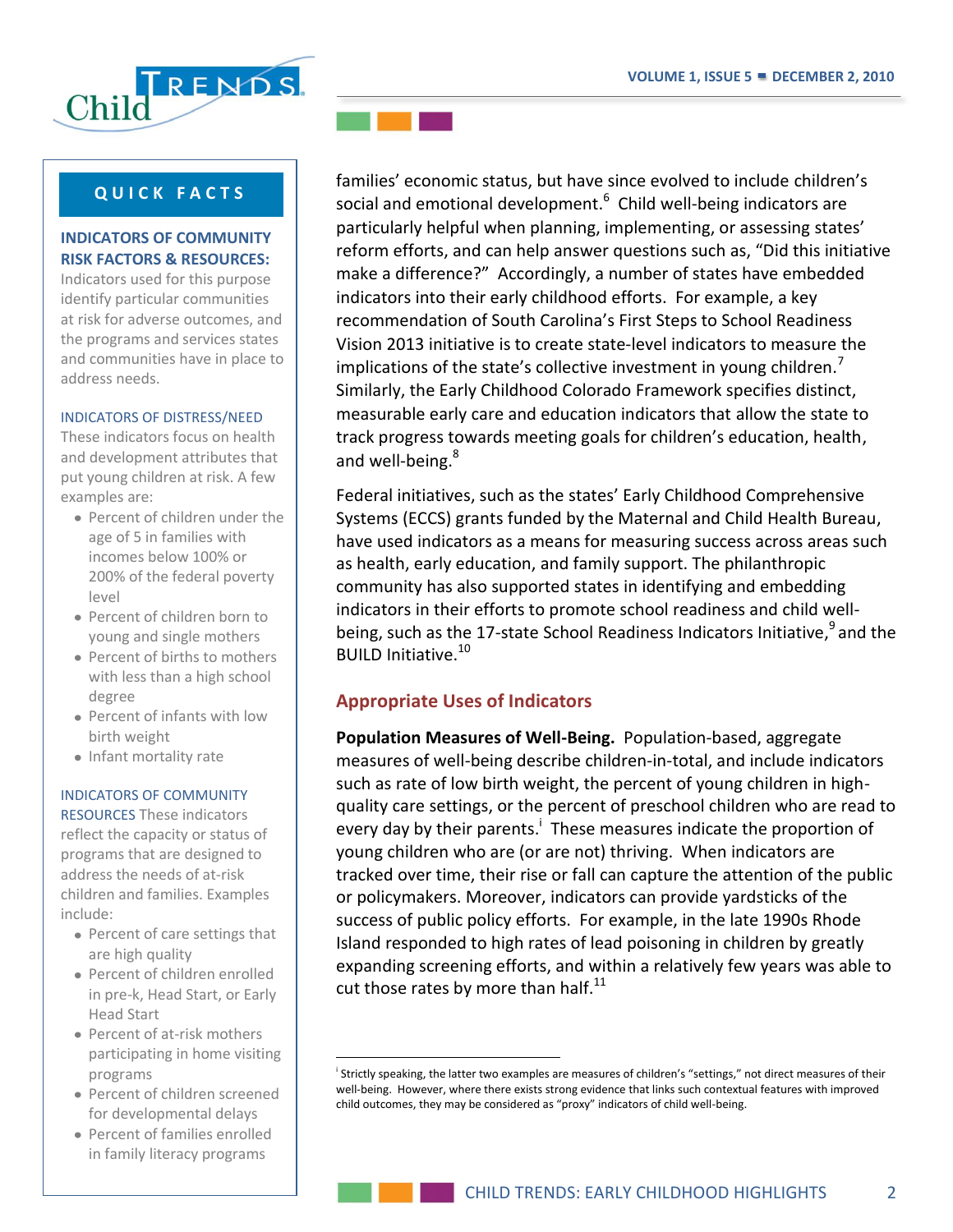

### **MEASURES TO ASSESS SYSTEM REFORM INITIATIVES**

Indicators used to measure early childhood systems fall into two categories, depending on how the data are used: to measure *efficiency* or *effectiveness*. 20

#### MEASURING EARLY CHILHOODO SYSTEM *EFFICIENCY*

Examples include:

- Increased data linkages & information sharing among partners and agencies
- Increased capacity of home visiting, early care and education, and/or parent education programs
- Increased inter-agency coordination and improved distribution mechanisms for parent information about state and local services

### MEASURING EARLY CHILDHOD SYSTEM *EFFECTIVENESS*

Examples include:

- Percent of children enrolled in public preschool, Head Start, Early Head Start, or other high-quality early care and education programs
- Percent of children with special needs receiving consistent early care and education services and supports
- Third grade reading scores or other standardized assessments



**Mapping Community Distress and Resources.** A community assessment identifies populations at greater or lesser risk for adverse outcomes, according to a select number of indicators. By mapping the pockets of greatest risk or need in a community, states and communities can better direct programs and resources. For example, Pennsylvania's Office of Child Development and Early Learning identified seven county-level economic, family, and education risk indicators, such as the percent of families with children younger than five living below the poverty level, and the percent of children scoring below the proficient level in state third-grade reading assessments. These risk indicators were mapped against data on the availability of high quality early childhood programs in each county. The District of Columbia's Office of Early Childhood Education recently completed a similar mapping of "risk" and "reach" indicators, by ward and Zip code. $^{12}$  The pairing of risk indicators and access data can help identify areas of unmet need and can inform decisions about how to target resources more efficiently and equitably.

The process of assessing community risk levels is also a growing trend among federally-funded state grant programs.<sup>13</sup> For example, the recently approved federal Home Visiting initiative requires states to identify communities with the highest risk of poor maternal and child health outcomes, as measured by a number of selected indicators.<sup>14</sup>

**Measures to Assess System-Reform Initiatives.** State early childhood systems are comprised of networks of programs and services provided to children and families, such as child care, work supports, early education, health care, and others. Since these programs and services often span multiple state agencies and departments, many states have efforts underway to improve coordination. While random assignment experiments are generally seen as the gold standard for assessing impacts, experimental studies of system-reform initiatives are difficult and costly. However, to track the success of these efforts, a set of wellchosen indicators can be used provisionally to gauge both the effectiveness and the efficiency of such systems.

Measuring the *efficiency* of systems typically includes looking at aspects such as financing, governance, partnering strategies, and other infrastructure components.<sup>15</sup> By tracking the efficiency of the system, state policymakers can better diagnose gaps and redundancies, which may lead to more effective use of state dollars and better services provided to children and families.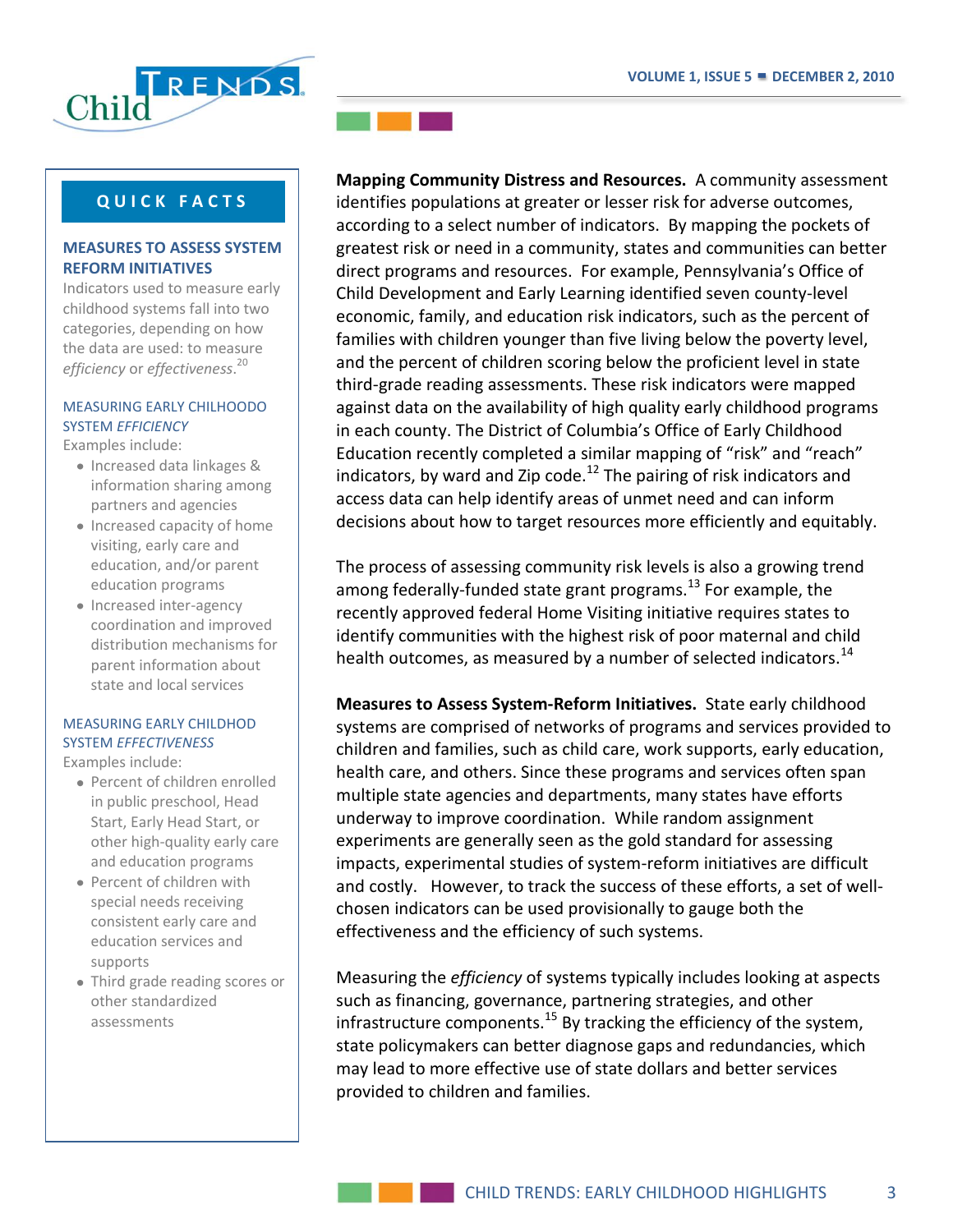

### **STATE EARLY CHILDHOOD COMPREHENSIVE SYSTEMS INITIATIVES (ECCS)**

Forty-seven states have ECCS initiatives underway that track progress across multiple indicators related to the domains identified below. A few examples of indicators states might track are listed for each domain:<sup>21</sup>

#### HEALTH:

• Percent of mothers who are breastfeeding their infants at 6 months of age.

#### SPECIAL NEEDS

- Percent of special needs children birth to 3 years who receive Part C Early Intervention Services.
- Percent of special needs children ages 3 to 5 enrolled in early childhood Part B Preschool special education programs.

#### SOCIAL-EMOTIONAL DEVELOPMENT

- Rate of substantiated cases of child abuse and neglect for children birth to age 6.
- Rate of children under age 6 who are expelled due to behavior problems.

#### EARLY CARE AND EDUCATION

• Percent of early childhood educators with specified training or credentials

#### FAMILY SUPPORT AND PARENTING

 $\overline{a}$ 

• Indicators in this area are emerging, but may include aspects related to family structure, family time, parental health, and other areas of family well-being.



To address questions of *effectiveness*, states can measure children's contexts and outcomes, such as the percent of children enrolled in high quality early care and education programs, percent of children receiving health and developmental screenings and services, retention rates in grades K-3, and so on.<sup>16</sup> For policymakers and the public, it is the effectiveness measures that constitute the bottom-line of success for reform efforts aiming to improve child well-being.

When states track indicators before, during, and after an initiative, they can make a plausible case for the role their efforts played in influencing trends. Of course, true cause-and-effect relationships are difficult to establish. From the point of view of policymakers and the public, however, it is often persuasive to show that there was a clear association between the implementation of a new initiative and subsequent positive change on one or more indicators.

# **Misuses of Indicators**

# **Confusing Measures of Funding with Child Well-being Indicators.** A

common error is to confuse indicators of child well-being with measures of funding. "More dollars spent" may or may not be an important component of a reform initiative, yet it does not measure whether children or their families are any better off. For that matter, even measures of program quality, while vitally important, do not provide a direct measure of child well-being. The assumption is that quality makes a difference, but only direct measures of child well-being (e.g., attainment of specific skills) can assess the effect of quality on child wellbeing.<sup>ii</sup>

**Confusing Measures of Performance with Indicators.** A second misuse is to confuse indicators with measures of program or agency performance or service delivery. "More units of service delivered," or "greater collaboration" may be important accomplishments, but they say nothing about whether child or family well-being has improved.

### **Confusing Population Indicators with Program Accountability.**

Indicators are based on data gathered for an entire population (e.g., children ages birth to five), not just from the clients of any one program or agency. Therefore, agency accountability should not be made

Missouri recently released results of a study that provided empirical evidence that childcare settings rated higher in quality were associated with a number of improved school readiness outcomes for participating children. Thornburg, K. R., Hawks, J. S., and Fuger, K. L. (October, 2009). The Missouri Quality Rating System School Readiness Study. Columbia, MO: Center for Family Policy & Research.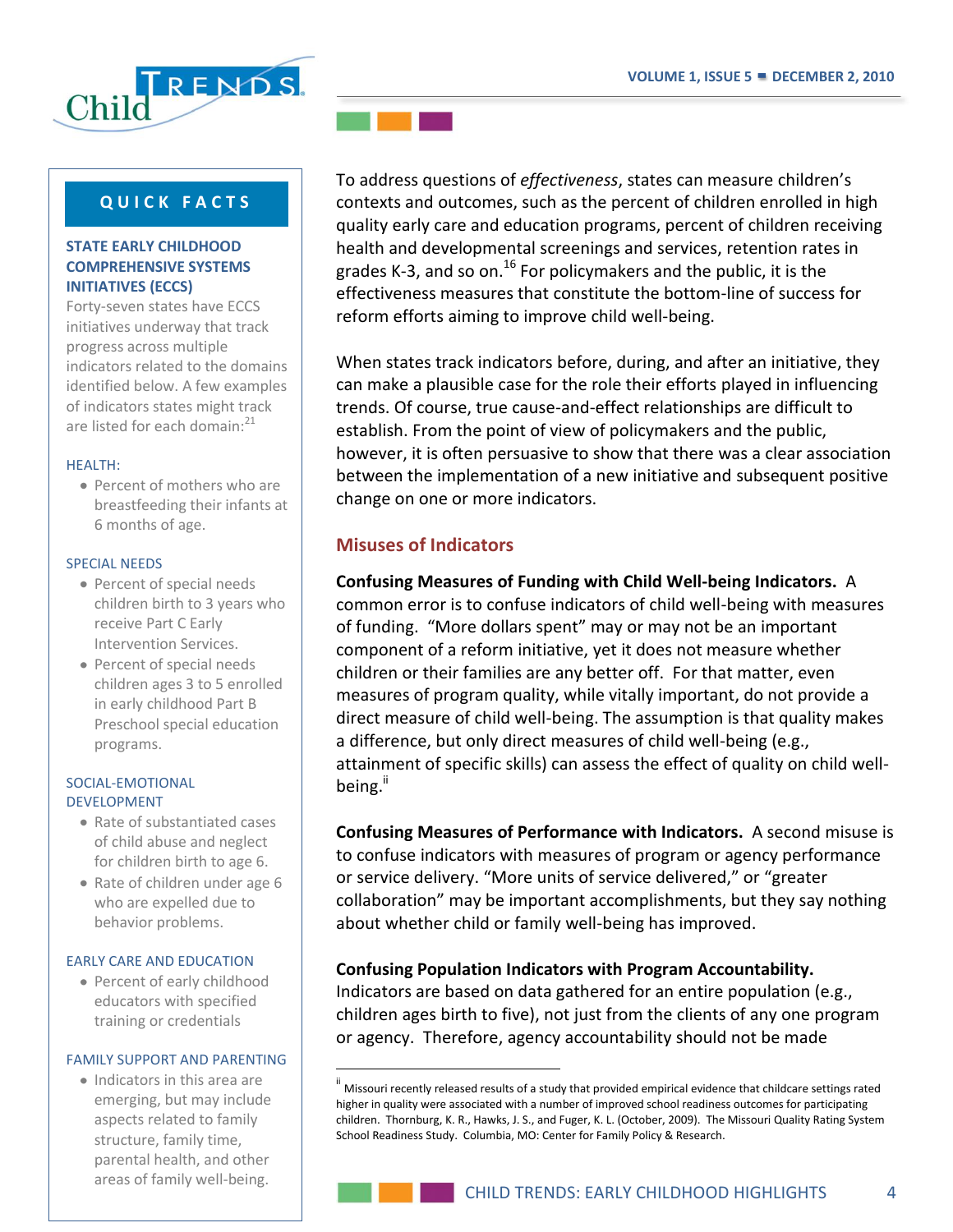

### **17-STATE SCHOOL READINESS INDICATORS INITIATVE**

This 2005 initiative to improve school readiness was a collaborative effort between national experts and leaders in 17 states. The following are examples of indicators states committed to tracking:<sup>22</sup>

#### READY CHILDREN

Percent of kindergarten students with moderate to serious difficulty following directions.

#### READY FAMILIES

Percent of births to mothers with less than a 12th grade education.

#### READY COMMUNITIES

Percent of infants and toddlers in poverty enrolled in Early Head Start.

#### HEALTH

Percent of children under age 6 without health insurance.

#### EARLY CARE AND EDUCATION

Percent of eligible children under 6 receiving child care subsidies.

#### READY SCHOOLS

Average teacher/child ratio in K-1 classrooms.



conditional on population indicator data. While agencies may bear a degree of responsibility for positive or negative indicator trends, their contribution is rarely, if ever, exclusive. Agencies or programs are indeed accountable for seeing that *their clients* make gains on appropriately chosen well-being measures. However, these are properly considered *performance measures*, as distinct from *indicators*. 17

# **Considerations for Selecting and Interpreting Indicators**

Some indicators are more effective than others. Good indicators clearly signal their importance, specifically measure child well-being, are based on trustworthy data, are valid and reliable, and are responsive to change. $^{18}$ 

**Signal Importance.** The most effective indicators clearly communicate to the general public why they are important, and how they are logically tied to the goals of the initiative. For example, the rate of teen pregnancy would be an important statistic for efforts designed to help adolescents avoid negative reproductive health outcomes. Or, the percent of parents who regularly read to their child would inform efforts designed to promote parent-child book reading.

**Measure Child Well-Being.** Strong indicators are related to child well-being; they are not measures of program or agency operation or functionality**.** It is important to make clear distinctions between indicators of child well-being (measures of behavior, health, and development), and other measures—such as measures of quality, financing, or system performance.

**Are Created from Trustworthy Data Sources.** Strong indicators are derived from complete and accurate data that are collected consistently, frequently, and from a credible data source. Knowing the percent of children in state-funded preschool programs only every five years will not be helpful in making decisions about funding. Additionally, the methods used to collect the data (e.g., selfreport versus direct observation, sample versus universe) need to be carefully considered in interpreting the data.

**Are Reliable "Proxies."** If there are no direct measures of the results that are desired, then select indicators that support the desired result as closely as possible. For example, indicators of infant health and development could include percent low birth weight, rate of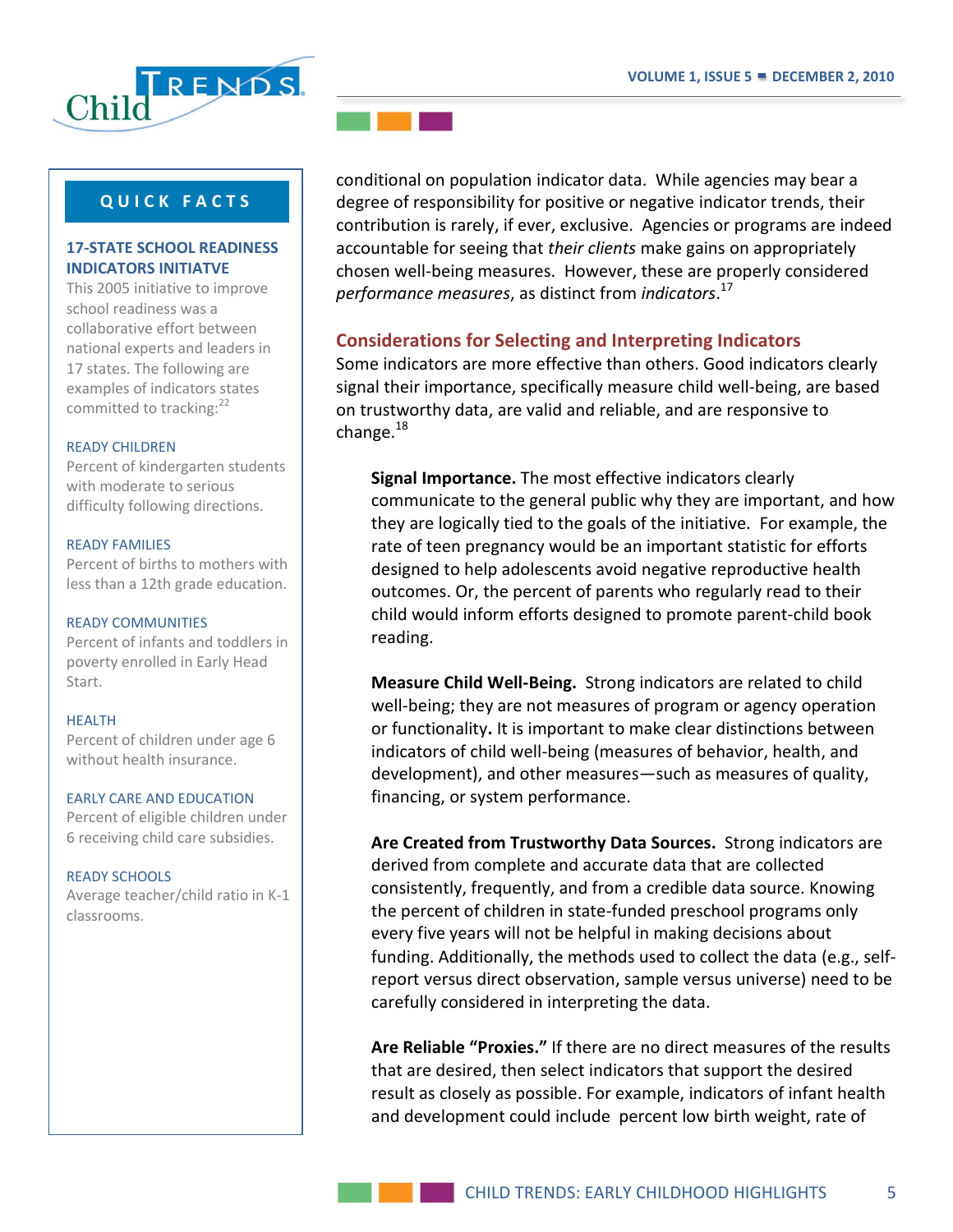

### **ABOUT THE EARLY CHILDHOOD HIGHLIGHTS SERIES:**

The **Early Childhood Highlights** series is intended to provide snapshots of the latest research on early childhood released by Child Trends and other leading researchers working on young children's issues. Child Trends is a national nonprofit, nonpartisan research center that studies children at all stages of development. Our mission is to improve outcomes for children by providing research, data, and analysis to the people and institutions whose decisions and actions affect children, including program providers, the policy community, researchers and educators, and the media. Each brief summarizes a particular area of research based on longer academic paper(s). More detailed information and additional resources are available from Child Trends. This brief was supported by the Birth to Five Policy Alliance and the Irving Harris foundation.

© Copyright 2010 Child Trends

Child Trends is a nonprofit, nonpartisan research center.

4301 Connecticut Avenue, NW, Suite 350, Washington, DC 20008

Tel (202) 572-6000 Fax (202) 362-8420

[www.childtrends.org](http://www.childtrends.org/)

**Pub. #2010-18**



maternal smoking during pregnancy, mean Apgar scores (an assessment of newborn viability), and rates of exposure to toxic substances during infancy. Collectively these indicators provide a good proxy for the level of infants' health risk-- better than for example- parent's marital status or education level.

**Are Consistent Over Time.** An indicator set is frequently revised to make it more sensitive to the shorter- and longer-term results of the initiative. However, to monitor trends over time, consistency in what is measured is also important.

**Are Selected Carefully.** Indicators are more effective when they can reflect the cumulative effect of the reform initiative, to the degree possible. Often the rationale behind comprehensive reform initiatives is that piecemeal efforts are less effective than coordinated ones. Realistically, it is challenging to tackle everything at once. Identifying the areas that are most likely to see results if there is a change in the current operations of the system, and the indicators most closely associated with that change, will be more effective than focusing on indicators that may only be minimally impacted by the initiative, or that will respond only over a very long term.

**Avoid Attributing "Cause-and-Effect" to Indicators.** Indicators can be used to help assess the effects of an initiative, but caution is needed before attributing positive or negative results to any one program or factor, or even to the collective effort. Stakeholders are advised to consider alternative explanations, such as conducting a formal outcomes evaluation, and to share credit, or develop strategies for problem-solving, broadly.